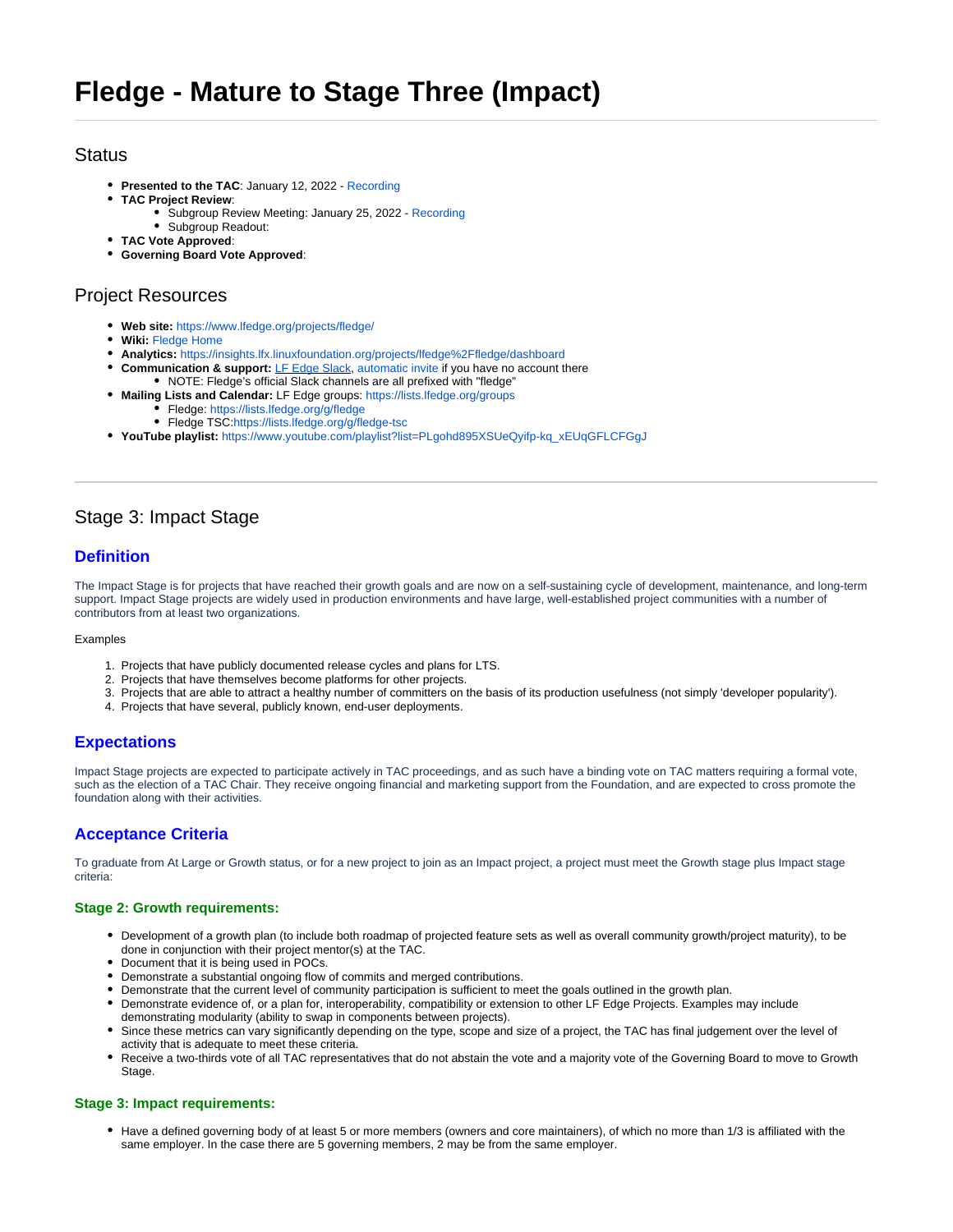- Have a documented and publicly accessible description of the project's governance, decision-making, and release processes.
- Have a healthy number of committers from at least two organizations. A committer is defined as someone with the commit bit; i.e., someone who can accept contributions to some or all of the project.
- Demonstrate evidence of interoperability, compatibility or extension to other LF Edge Projects. Examples may include demonstrating modularity (ability to swap in components between projects).
- Adopt the Foundation Code of Conduct.
- Explicitly define a project governance and committer process. This is preferably laid out in a [GOVERNANCE.md](http://governance.md/) file and references a [CONTRIBU](http://contributing.md/) [TING.md](http://contributing.md/) and [OWNERS.md](http://owners.md/) file showing the current and emeritus committers.
- Have a public list of project adopters for at least the primary repo (e.g., [ADOPTERS.md](http://adopters.md/) or logos on the project website).
- Other metrics as defined by the applying Project during the application process in cooperation with the TAC.
- Receive a two-thirds vote of all TAC representatives that do not abstain the vote and a majority vote of the Governing Board to move to Impact stage. Projects can move directly from At Large to Impact, if they can demonstrate sufficient maturity and have met all requirements.

# **Compliance with Requirements**

### **Stage 2: Growth**

| Requirement                                            | <b>Evidence</b>                                                                                                                                                                                                                                                                                                                                                                                                                                                                                                                                                                                                                                                                                                                                                                                                                                            |
|--------------------------------------------------------|------------------------------------------------------------------------------------------------------------------------------------------------------------------------------------------------------------------------------------------------------------------------------------------------------------------------------------------------------------------------------------------------------------------------------------------------------------------------------------------------------------------------------------------------------------------------------------------------------------------------------------------------------------------------------------------------------------------------------------------------------------------------------------------------------------------------------------------------------------|
| Growth plan                                            | The Fledge project and community plans to create a strong ecosystem around Fledge to attract more users and stimulate community<br>growth by:                                                                                                                                                                                                                                                                                                                                                                                                                                                                                                                                                                                                                                                                                                              |
|                                                        | • Making It easy for everyone to use the project through documentation.                                                                                                                                                                                                                                                                                                                                                                                                                                                                                                                                                                                                                                                                                                                                                                                    |
|                                                        | • Clearly explaining how to contribute.<br>• Building personal relationships, fostering communication and collaboration.<br>• Make people feel included. (mentoring?)<br>• Setting a code of conduct.                                                                                                                                                                                                                                                                                                                                                                                                                                                                                                                                                                                                                                                      |
|                                                        | The Fledge community has been growing steadily over the years incorporating a diverse set on contributors from various<br>organizations.                                                                                                                                                                                                                                                                                                                                                                                                                                                                                                                                                                                                                                                                                                                   |
|                                                        | • Recently the Fledge TSC was expanded its voting members to incorporate a diverse representation of organizations.<br>• Growing attendance from a variety of users and contributors.<br>• Demonstrations of new features.                                                                                                                                                                                                                                                                                                                                                                                                                                                                                                                                                                                                                                 |
|                                                        | The Fledge community has identified 4 additional organizations focused on Industrial IIoT standards and systems. We intend to<br>grow the Fledge community by engaging all 4 in PoCs, edge strategies and edge contributions. The four organizations are LF<br>Energy, OSDU, CESMII and the Eclipse Foundation.                                                                                                                                                                                                                                                                                                                                                                                                                                                                                                                                            |
|                                                        | • LF Energy: is an open source foundation that focuses on power systems hosted within the Linux Foundation.<br>• OSDU (Open Subsurface Data Universe): The OSDU Forum is developing an open source, standards based, technology<br>agnostic data platform. Primarily focuses on oil and gas and renewables.<br>• CESMII: Radically accelerate the development and adoption of advanced sensors, controls, platforms, and models, to enable<br>Smart Manufacturing (SM) to become the driving sustainable engine that delivers real-time business improvements in U.S.<br>manufacturing.<br>• Eclipse Foundation: The Eclipse Foundation provides our global community of individuals and organizations with a mature,<br>scalable, and business-friendly environment for open source software collaboration and innovation.<br>See more under Growth Plan. |
| Used in PoCs                                           | Several public Use Cases cases have been documented and implemented on PoCs.                                                                                                                                                                                                                                                                                                                                                                                                                                                                                                                                                                                                                                                                                                                                                                               |
|                                                        | New ones include:                                                                                                                                                                                                                                                                                                                                                                                                                                                                                                                                                                                                                                                                                                                                                                                                                                          |
|                                                        | • Open Horizon Smart Agriculture SIG:                                                                                                                                                                                                                                                                                                                                                                                                                                                                                                                                                                                                                                                                                                                                                                                                                      |
|                                                        | • Milestone 1: Table Garden<br>• Milestone 2: Outdoor single sensor                                                                                                                                                                                                                                                                                                                                                                                                                                                                                                                                                                                                                                                                                                                                                                                        |
|                                                        | • FledgePOWER Use Cases                                                                                                                                                                                                                                                                                                                                                                                                                                                                                                                                                                                                                                                                                                                                                                                                                                    |
|                                                        | • Telecontrol network architecture example 1<br>• Telecontrol network architecture example 2                                                                                                                                                                                                                                                                                                                                                                                                                                                                                                                                                                                                                                                                                                                                                               |
|                                                        | • Demo<br>• Fledge OSDU Slides                                                                                                                                                                                                                                                                                                                                                                                                                                                                                                                                                                                                                                                                                                                                                                                                                             |
|                                                        | • NIST Team SmartIoT<br>• UC Davis Winery of the future - Opus One/UC Davis                                                                                                                                                                                                                                                                                                                                                                                                                                                                                                                                                                                                                                                                                                                                                                                |
|                                                        | For further info: Fledge Home                                                                                                                                                                                                                                                                                                                                                                                                                                                                                                                                                                                                                                                                                                                                                                                                                              |
| Substantial<br>ongoing<br>commits and<br>contributions | Fledge LFX Insights (Last 5 Years)                                                                                                                                                                                                                                                                                                                                                                                                                                                                                                                                                                                                                                                                                                                                                                                                                         |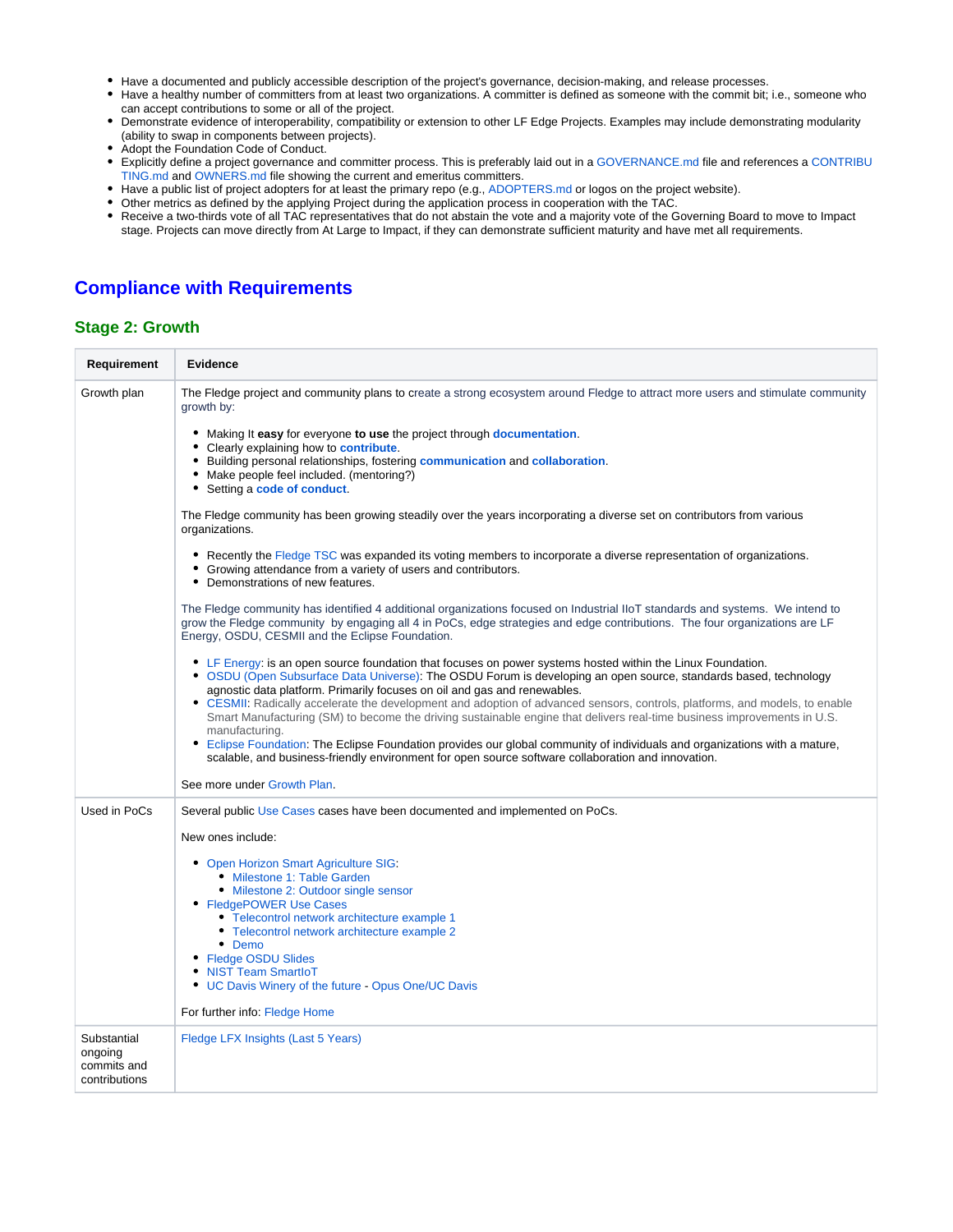| Community<br>participation<br>meets growth<br>plan goals                            | Two main industrial communities in energy verticals have been the main focus but not limited to:                                                                                                                                                                                                                                                                                                                                                                                                               |
|-------------------------------------------------------------------------------------|----------------------------------------------------------------------------------------------------------------------------------------------------------------------------------------------------------------------------------------------------------------------------------------------------------------------------------------------------------------------------------------------------------------------------------------------------------------------------------------------------------------|
|                                                                                     | • LF Energy: is an open source foundation that focuses on power systems hosted within the Linux Foundation.<br>• OSDU (Open Subsurface Data Universe): The OSDU Forum is developing an open source, standards based, technology<br>agnostic data platform. Primarily focuses on oil and gas and renewables.<br>• NIST Team SmartIoT                                                                                                                                                                            |
|                                                                                     | • UC Davis Winery of the future - Opus One/UC Davis                                                                                                                                                                                                                                                                                                                                                                                                                                                            |
|                                                                                     | More information on past and ongoing collaboration can be found here: Cross-LF Edge Collaboration, Fledge Roadmap 2020/2021 a<br>nd Fledge Home.                                                                                                                                                                                                                                                                                                                                                               |
|                                                                                     | Achievements                                                                                                                                                                                                                                                                                                                                                                                                                                                                                                   |
|                                                                                     | FledgePOWER                                                                                                                                                                                                                                                                                                                                                                                                                                                                                                    |
|                                                                                     | FledgePOWER is a multi-protocol translation gateway for power systems based on the industrial IoT LF Edge project. This cross<br>foundation collaboration between LF Edge and LF Energy ensures strong cooperative governance and technical alignment between<br>the two communities. FledgePOWER aims to build and grow a community of end-users, developers, utilities, and other players to<br>collaborate to solve current and future challenges in the energy space. Further information can be found on: |
|                                                                                     | • Architecture<br>• Community<br>• Ongoing Work<br>• Roadmap<br>• Use Cases                                                                                                                                                                                                                                                                                                                                                                                                                                    |
|                                                                                     | • Telecontrol network architecture example 1<br>Telecontrol network architecture example 2<br>Demo                                                                                                                                                                                                                                                                                                                                                                                                             |
|                                                                                     | <b>OSDU Edge</b>                                                                                                                                                                                                                                                                                                                                                                                                                                                                                               |
|                                                                                     | OSDU has selected Fledge and EVE as the edge stack architecture for OSDU Edge. Meeting OSDU Edge requirements with LF<br>Edge projects mitigating lock-in through vendor-neutral governance and interoperable solutions.                                                                                                                                                                                                                                                                                       |
|                                                                                     | The architecture was successfully demoed to OSDU members in October, 2021.                                                                                                                                                                                                                                                                                                                                                                                                                                     |
|                                                                                     | • Fledge OSDU Slides                                                                                                                                                                                                                                                                                                                                                                                                                                                                                           |
|                                                                                     | See more under Growth Plan.                                                                                                                                                                                                                                                                                                                                                                                                                                                                                    |
| Evidence of<br>interoperability,<br>compatibility<br>with other LF<br>Edge projects | The latest Fledge collaboration includes:                                                                                                                                                                                                                                                                                                                                                                                                                                                                      |
|                                                                                     | • Open Horizon Smart Agriculture SIG: The Smart Agricultural special interest group is optimizing agriculture with technology, and<br>using Fledge in the following use cases:<br>• Milestone 1: Table Garden<br>• Milestone 2: Outdoor single sensor<br>• Project EVE                                                                                                                                                                                                                                         |
|                                                                                     | • Fledge OSDU Slides                                                                                                                                                                                                                                                                                                                                                                                                                                                                                           |
|                                                                                     | More information on past and ongoing collaboration can be found here: Cross-LF Edge Collaboration, Fledge Roadmap 2020/2021 a<br>nd Fledge Home.                                                                                                                                                                                                                                                                                                                                                               |

# **Stage 3: Impact**

| Requirement                                                        | Evidence                                                                                                                                                                                                                                                                                          |
|--------------------------------------------------------------------|---------------------------------------------------------------------------------------------------------------------------------------------------------------------------------------------------------------------------------------------------------------------------------------------------|
| Governing body of at<br>least 5, no more 1/3<br>from same employer | The Technical Steering Committee (TSC) has expanded its voting members to 6 as follows:<br>• Mark Riddoch - Dianomic - Chair<br>• Tom Arthur - Dianomic<br>Daniel Lazaro - OSIsoft now part of AVEVA<br>Benoit Jeanson - RTE<br>Robert Raesemann - Raesemann Enterprises<br>• Mike Styer - Google |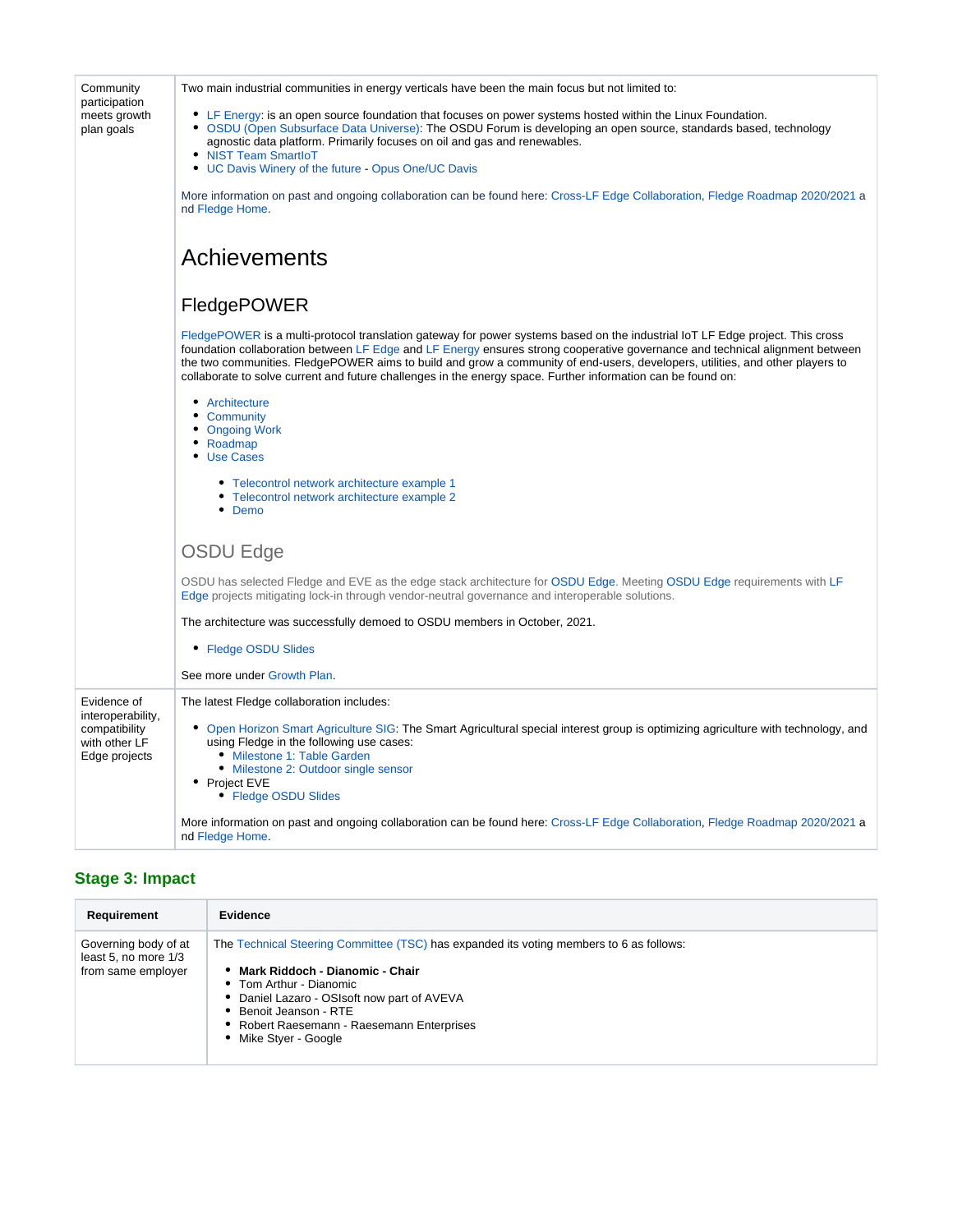